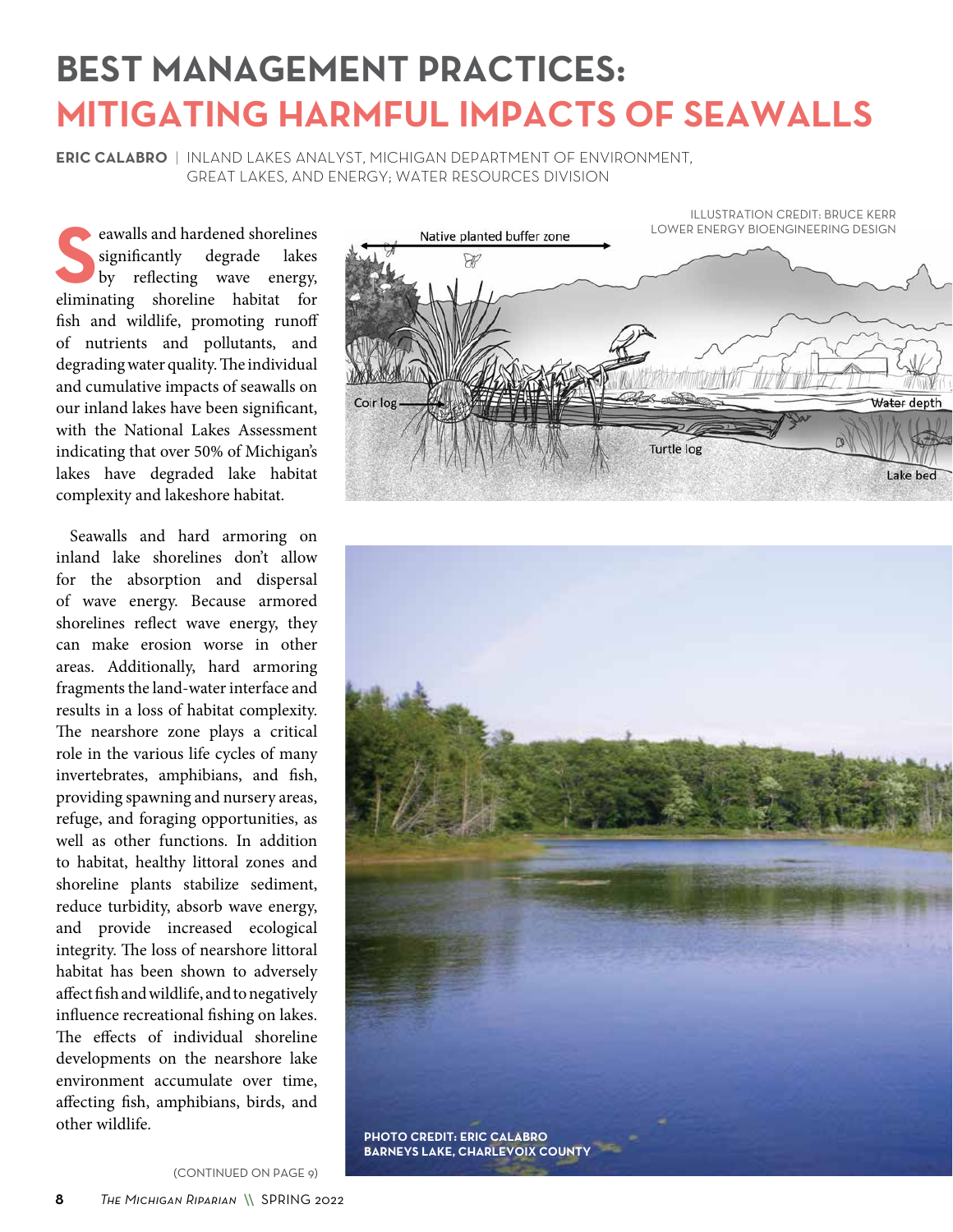#### (CONTINUED FROM PAGE 8)

Bioengineered shoreline stabilization includes techniques that can prevent erosion, as well as improve water quality, and fish and wildlife habitat. Shoreline protection techniques that use deep-rooting native plants and shrubs, in addition to biological erosion control structures, natural materials, coir logs, brush bundles, and rock to protect shoreline as well as add habitat, are a best management practice on inland lakes in Michigan. These techniques can be designed in such a way to be able to handle a variety of conditions and water levels. Using plants in the littoral zone and biological materials to disperse wave energy, rather than reflect wave energy, is crucial to protect your property and your neighbor's property. In the State

of Michigan, the loss of lakeshore habitat and lakeshore complexity are major stressors on our lakes. Activities that simplify the shoreline, such as eliminating aquatic and emergent vegetation, seawalls, and fills into the littoral zone, result in lower diversity as shoreline and aquatic plant and animal species are eliminated. Diverse natural ecosystems are better able to cope with stress because there are a variety of species that thrive under different conditions. Maintaining habitat complexity on our inland lakes perpetuates the functions and values we all enjoy.

EGLE recently updated the General Permit and Minor Project Categories for wetlands, lakes, and streams

in Michigan. The General Permit and Minor Project Categories are expedited permits for activities which will cause only minimal adverse effects when performed separately, and will have only minimal cumulative adverse effects on the environment by incorporating current best management practices (BMP). For shoreline stabilization projects, using bioengineering techniques, including plants, rocks, and woody structures are the current best management practices. These BMPs protect shorelines from erosion while also protecting and enhancing the water quality and habitat of our inland lakes. We've reached a point in Michigan where the education, technology, and

(CONTINUED ON PAGE 10)



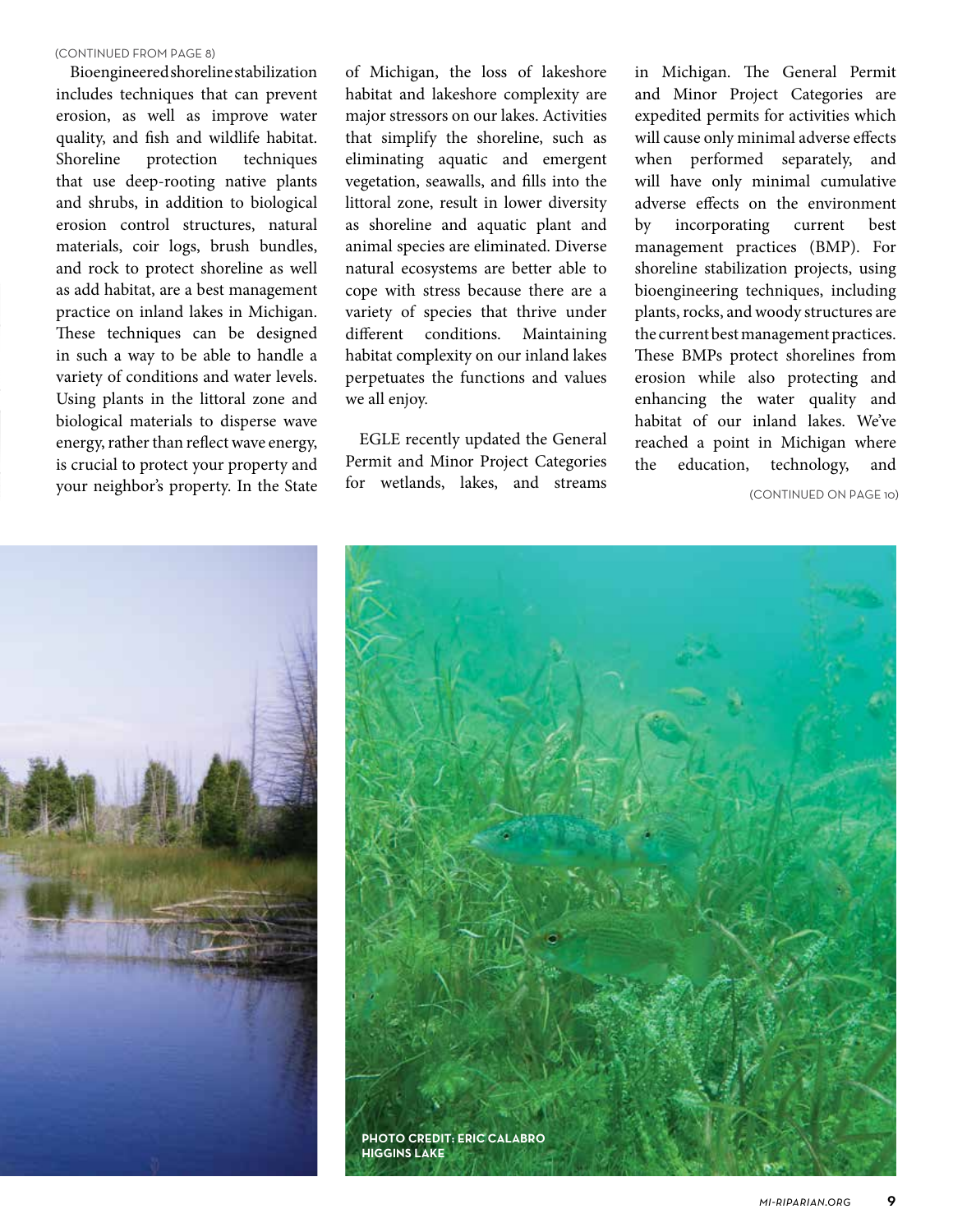### (CONTINUED FROM PAGE 9) **BEST MANAGEMENT PRACTICES: MITIGATING HARMFUL IMPACTS OF SEAWALLS**

infrastructure has made less impactful alternatives widely available and achievable. We know that there are many owners with existing seawalls who apply for replacement of those walls every year, and the new category allows for replacement of existing seawalls if BMPs are incorporated. The category is flexible, giving applicants the ability to choose the BMP that they prefer, or to propose another measure of their choice. The choices include:

Reduce the total length of the seawall by 25% or more, and use riprap or bioengineering on the remaining area. For example, this could include a break in the wall for bioengineering, or a shortened wall at one end, etc.

**B** Shoreline woody structure waterward of the replacement wall. Designs following the protocol from the Wisconsin DNR's document entitled, "Fish Sticks; Improving Lake Habitat with Woody Structure" are recommended. We will share a link to that document in *The Michigan Riparian* magazine's companion newsletter. **Maintenance** of minimum 6 ft. wide no-mow zone or native planted buffer strip landward of the wall, for the entire length of the wall. It may include minimal breaks for riparian rights access, such as around docks or swimming areas.

■ Other measures approved by staff.

#### HOW THE BMPS MITIGATE THE HARMFUL IMPACTS OF SEAWALLS

 Seawalls cause scouring of the lake bottom and erosion of neighboring properties, but BMPs such as shoreline woody structure, riprap, and bioengineering address this impact by absorbing and dissipating wave energy.

■ Seawalls cause sediment and nutrient suspension, and cumulatively lower water quality, but BMPs such as natural buffer strips, shoreline woody structure, riprap, and bioengineering address this impact by filtering sediment from runoff and stabilizing sediment.

Seawalls do not support aquatic and shoreline vegetation growth, but bioengineering and shoreline woody structure BMPs address this impact by dissipating wave energy and supporting plant growth.

■ Seawalls have no habitat complexity or ecological value, but BMPs such as riprap, shoreline woody structure, and bioengineering address this impact by creating more complex microhabitats where organisms can thrive.



Seawalls create a barrier for animal movement, but BMPs such as reducing seawall length and bioengineering address this impact by improving land-water connectivity.

These criteria allow a permit to be issued under an expedited category, and do not require financial assurance, easements, or detailed monitoring efforts. There are many resources available for lakefront property owners to find contractors and learn about different options for shoreline stabilization. EGLE recently gave a webinar covering BMPs for inland lake shorelines including the seawall replacement category and BMP requirements. See this issue's companion newsletter for a link to the recording.  $\mathcal{R}$